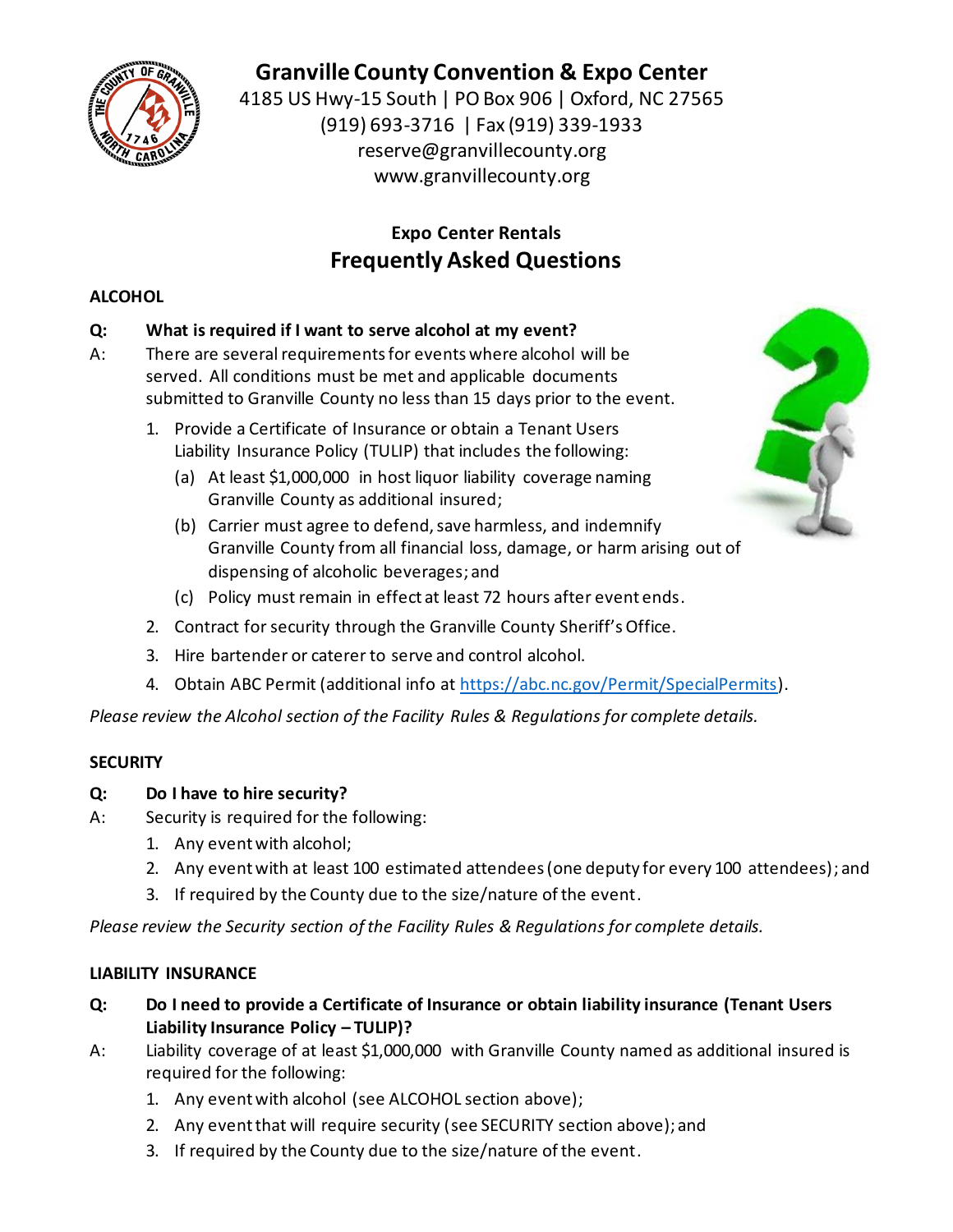- **Q: How do I obtain a Certificate of Insurance or liability insurance (Tenant Users Liability Insurance Policy - TULIP)?**
- A: Talk with your insurance agent to add to your existing policy or simply Google "TULIP Policy" to obtain a list of available providers.

*Please review the Liability & Insurance section of the Facility Rules & Regulations for complete details.* 

## **OTHER QUESTIONS**

#### **Q: When and where do I pick-up the key for my rental?**

A: On the day of the event, you may pick up a key to the facility at the Reservations Office located at the Granville Athletic Park (GAP), 4615 Belltown Road, Oxford, Monday – Friday from 10 am – 4 pm. If your event is before 10:00 am on a weekday or if your event is on a weekend or holiday, you will need to pick up the key on the last business day before your event.

To accommodate extenuating circumstances, other arrangements to obtain the facility key may be possible. Contact the reservations office at (919) 693-3716 well in advance of your date to inquire about alternate arrangements.

The key must be returned to the Reservations Office during business hours on the next business day following your event or dropped into the key return box located on the exterior of the building.

- **Q: Can I access the facility early or let my caterer/band in earlier than the reservation time?**
- A: No. Entry to the facility is only permitted on the day of the event and at the start time indicated on your rental receipt. Please keep that in mind when selecting your rental time.

#### **Q: How large is the meeting room and how many tables and chairs are available for use?**

A: The meeting room measures 2028 sq ft and includes 16 rectangular tables (72" x 30" x 29") each seating 8 people, 10 round tables (60" diameter x 29" tall) each seating 6-8 people, and 100 chairs. Maximum capacity for the room is 130 persons.

## **Q: How many seats are in the auditorium?**

A: The auditorium has 163 theater-style seats.

## **Q: What electronic equipment is available for use?**

A: The meeting room and auditorium are equipped with projectors and wall screens, podiums with microphones, speakers, and Wi-Fi. If using a laptop for projection and sound is needed, please ensure you have a VGA connection or bring a VGA adaptor to plug into the wall ports.

## **Q: What appliances and other equipment are available in the kitchen?**

A: The kitchen includes use of warming oven, microwave, rack-style food warmer, wash sink, ice maker, and refrigerator.

#### **Q: Can I cook in the kitchen?**

A: No. The catering kitchen is to be used for warming food only; cooking of food is not permitted.

#### **Q: Can I hire a caterer?**

A: Absolutely! Renters may bring in their own food or hire a pre-approved caterer from the Preferred Caterer's List which is provided upon checkout. If you wish to hire a caterer not

already on the list, they must submit an Expo Preferred Caterer Application at least 15 days prior to your event. The application is available for download at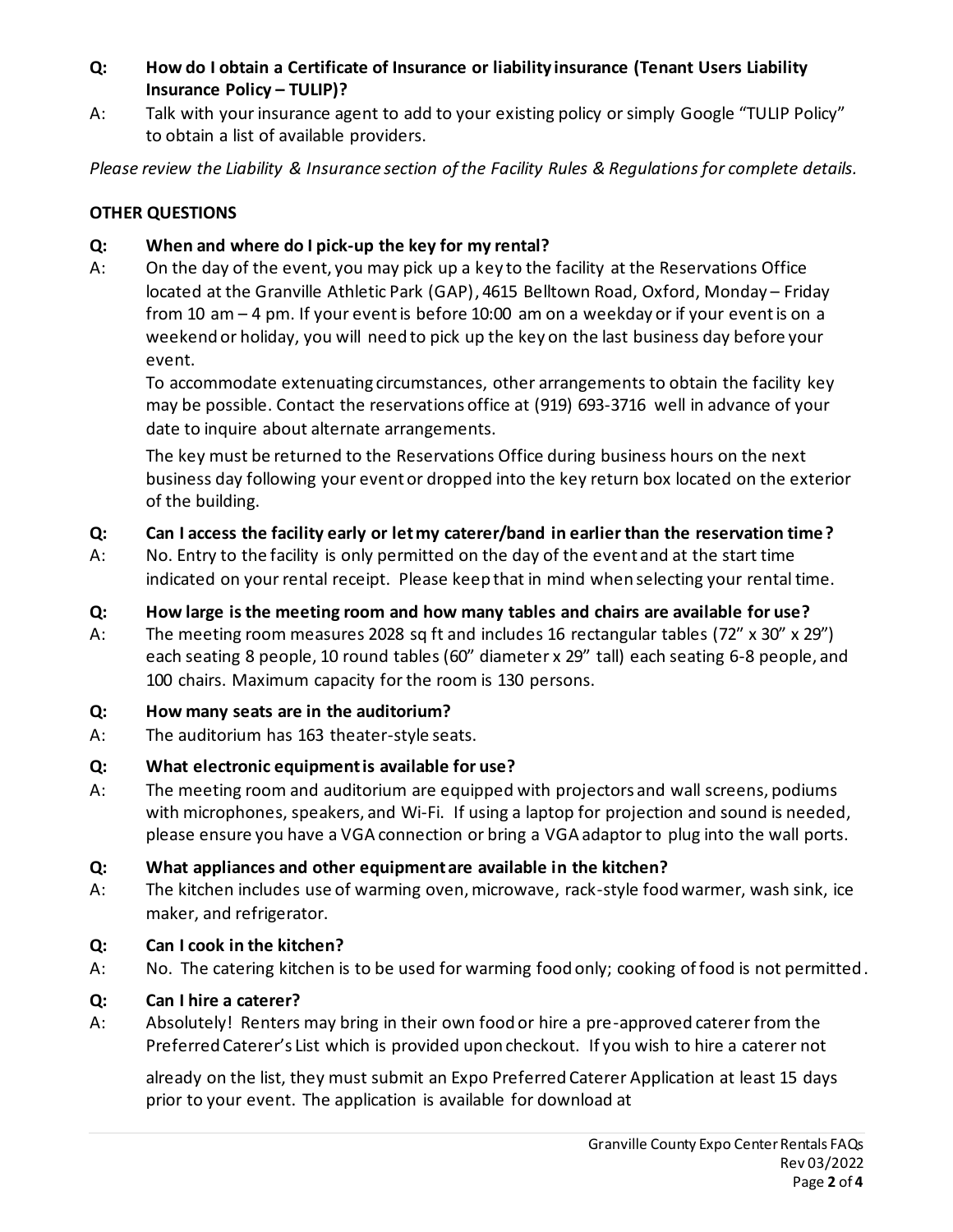[https://www.granvillecounty.org/wp-content/uploads/2021/10/Expo-Preferred-Caterer-](https://www.granvillecounty.org/wp-content/uploads/2021/10/Expo-Preferred-Caterer-Application-20211029.pdf)[Application-20211029.pdf](https://www.granvillecounty.org/wp-content/uploads/2021/10/Expo-Preferred-Caterer-Application-20211029.pdf) or by contacting the reservations office at (919) 693-3716.

## **Q: Is free Wi-Fi available at the facility?**

A: Free public Wi-Fi is available using the network "Granville Expo Center Free Wi-Fi".

## **Q: May I tape/nail/pin/staple items to the walls and/or furnishings?**

A: No. Renters are not permitted to tape/nail/pin/staple or otherwise affix decorations or other items to walls or furnishings.

## **Q: May I use smoke dispensing equipment and/or light fires**?

A: No. Smoke dispensing equipment and/or fires are strictly prohibited within the facility and on the grounds.

## **Q: May I light candles?**

A: Candles may be used only for birthday cakes, floating containers, and hurricane globes. Prior approval is required for any other uses.

#### **Q: May I smoke in the facility?**

A: No. Smoking is prohibited in any Granville County facility. Smoking is only permitted outside the facility away from public entrances and air vents.

#### **Q: Do I have to clean myself or can I hire someone to clean for me?**

A: You may clean the facility yourself or hire someone else to do it; however, you are still responsible for ensuring that all cleaning checklist items are completed. A cleaning checklist will be provided prior to the rental. From time to time, cleaning companies notify the county that they are available for hire. A list of such companies may be available by contacting the reservations office at (919) 693-3716 or email to reserve@granvillecounty.org.

## **Q: What does it cost to rent the facility?**

A: The current fee schedule is available online at [www.granvillecounty.org/feeschedule](http://www.granvillecounty.org/feeschedule) and a snapshot is included below.

## **FESTIVALS/EVENTS**

## **Q: Does Granville County allow outdoor festivals or events to take place at the Expo Center?**

**A:** Yes, Granville County allows renters and organizations to hold festivals/events on the grounds of the Expo Center if they meet all requirements specified for use. Depending on use, some events may require additional action by the County Board of Commissioners.

## **Q: What requirements are needed to host a festival or event at the Expo Center?**

- **A:** To have a festival/event at the Expo Center you will need to:
	- 1. Reserve the day(s) that you would like to have your festival/event online [\(Rental Facilities -](https://www.granvillecounty.org/residents/facility-rental/) [Granville County\)](https://www.granvillecounty.org/residents/facility-rental/) or by calling the Reservations Office at (919) 693-3716.
	- 2. Obtain liability coverage of at least \$1,000,000 with Granville County named as additional insured.
	- 3. If serving alcohol or if your event includes vendors serving alcohol, all requirements as specified in the ALCOHOL section above must be met.
	- 4. Comply with all signage, parking, and other site restrictions as required. Contact the Granville County Planning Department for any signage or zoning restrictions at (919) 603- 1331.